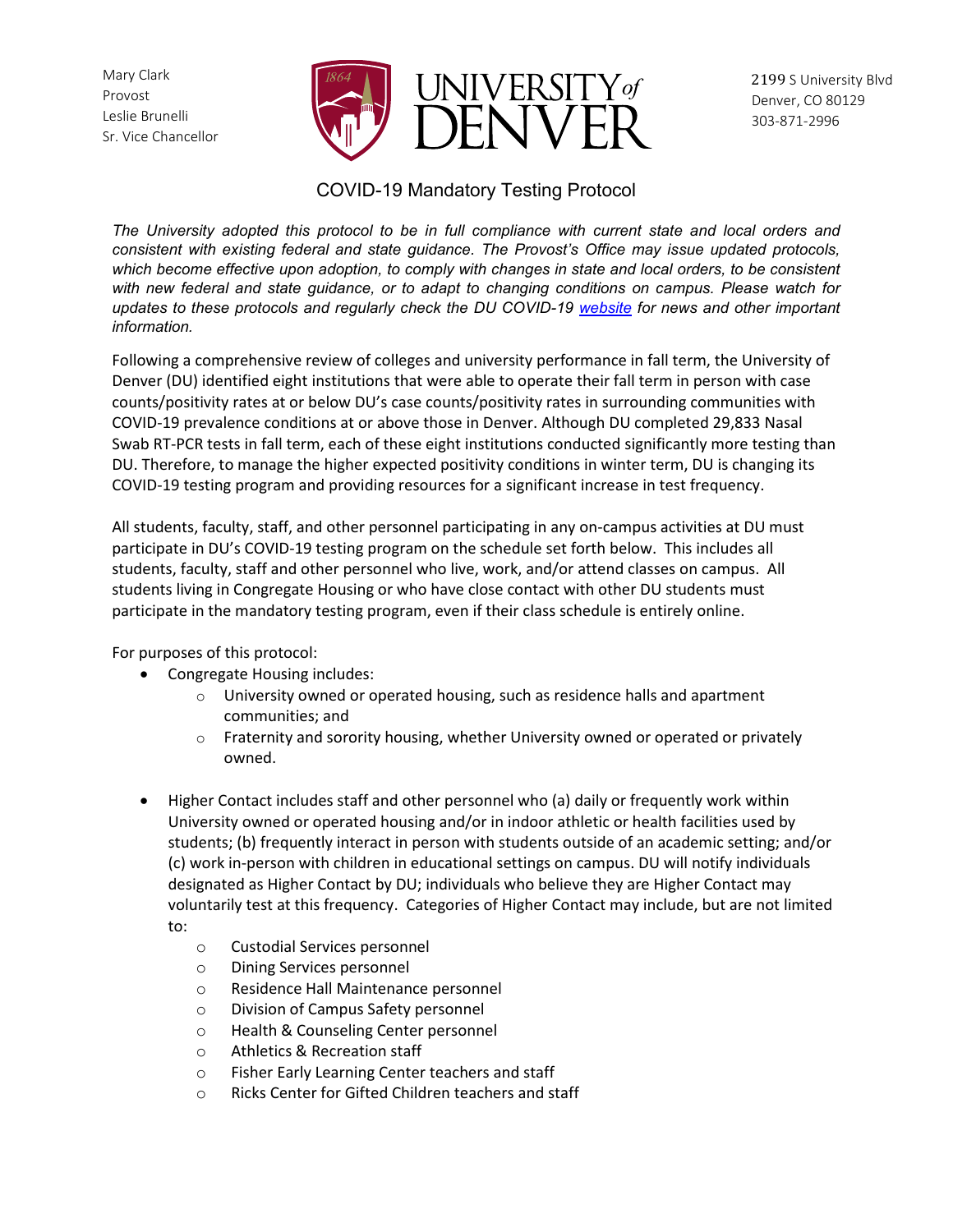• Lower Contact includes faculty, staff and other personnel who have not been designated as Higher Contact.

Exceptions:

- Students enrolled in fully online programs that normally have no in-person component on campus, such as certain offerings through University College.
- Employees who are working remotely, do not come to campus, and do not have close contact with DU community members who participate in on-campus activities.
- Those individuals with University-approved exemptions or accommodations based on disability and/or religion. Please note, an accommodation or exemption may require remote work and learning.
- Individuals who have documentation of a positive Nasal Swab RT-PCR test in their medical record within the previous 90 days.

All testing (Nasal Swab RT-PCR, Salivary RT-PCR, Nasal Swab Antigen) through DU's on-campus testing program is available at no charge for students, faculty, staff and other personnel. Individual members of the campus DU community may elect to test more frequently than their required testing schedule at no charge.

Because individuals may obtain required tests at no charge on-campus, if a student, faculty or staff member chooses to comply with DU's testing requirements through their own healthcare provider, the individual is responsible for any co-pay or other out-of-pocket expense associated with such testing and must upload results from an individual Nasal Swab RT-PCR test to their MyHealth record according to the applicable schedule.

# **Testing Schedules**

- o **For Undergraduate Students Living in Congregate Housing:**
	- $\circ$  Testing twice per week with at least one (1) Nasal Swab RT-PCR test every two weeks.
	- o The remaining three tests may be Salivary RT-PCR tests.
	- $\circ$  DU will assign students to a testing group, which will determine their testing days each week. For example, Group A would test in week 1 on Monday and Thursday, in week 2 on Sunday and Wednesday, and in week 3 on Saturday and Tuesday.
	- o Testing schedules and testing compliance will be available on PioneerWeb.
	- $\circ$  In all cases, students will have a 24-hour window on either side of their testing day to complete testing and comply with testing requirements.
- **For Undergraduate Students Not Living in Congregate Housing:**
	- $\circ$  Testing once per week with at least one (1) Nasal Swab RT-PCR test every two weeks.
	- o The alternate week test may be a Salivary RT-PCR test.
	- $\circ$  DU will assign students to a testing group, which will determine their testing days.
	- o Testing schedules and testing compliance will be available on PioneerWeb.
	- $\circ$  In all cases, students will have a 24-hour window on either side of their testing day to complete testing and comply with testing requirements.
- **For Graduate Students:** 
	- o Testing once every other week.
	- $\circ$  Every other test (once per four weeks) must be the Nasal Swab RT-PCR.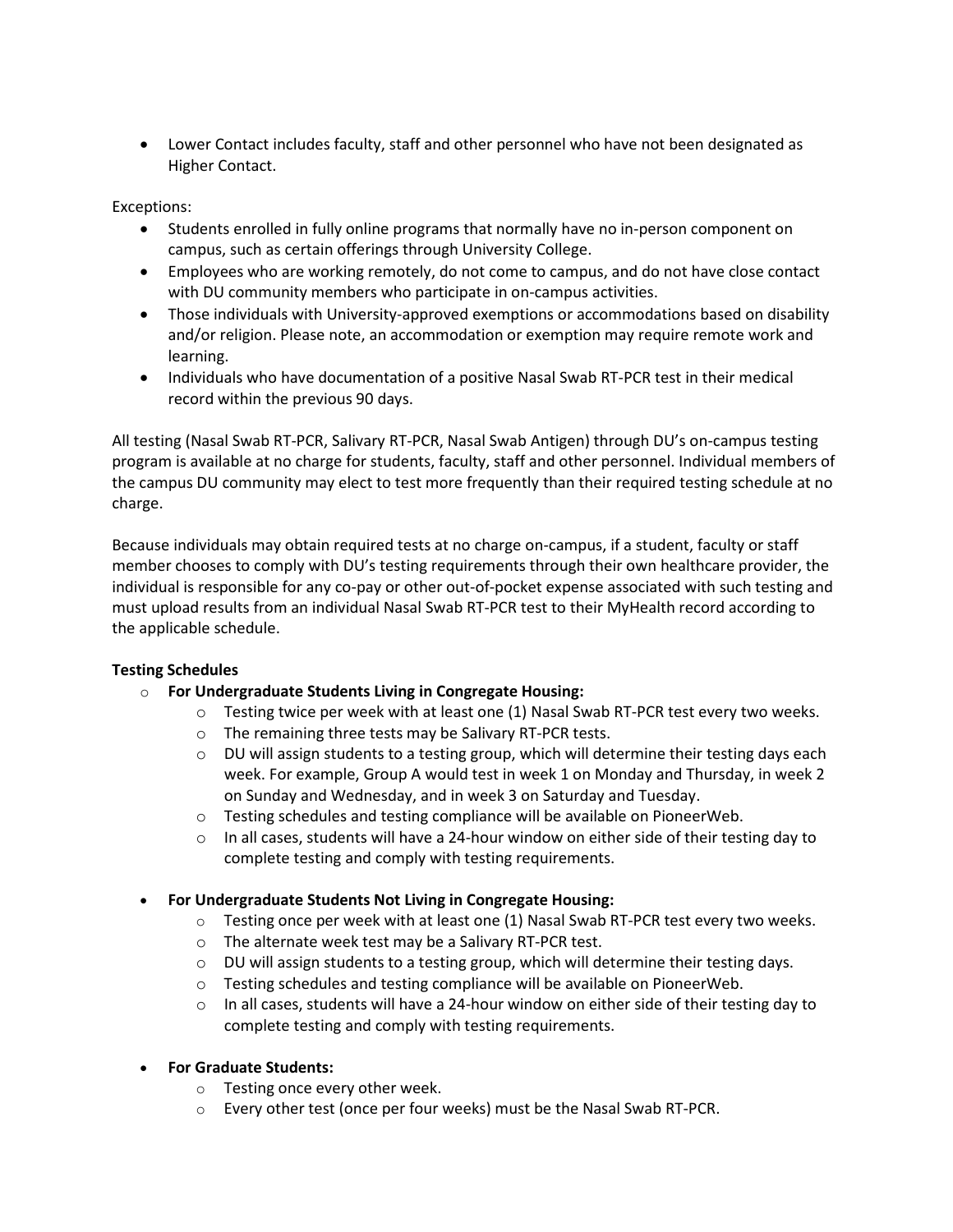- o The alternate test may be a Salivary RT-PCR test.
- $\circ$  DU will assign students to a testing group, which will determine their day of testing.
- $\circ$  Testing schedules and testing compliance will be available on PioneerWeb.
- $\circ$  In all cases, students will have a 24-hour window on either side of their testing day to complete testing and comply with testing requirements.

### • **For Lower Contact Faculty, Staff and Other Personnel:**

- o Testing once every third week.
- o Every other test (once per six weeks) must be the Nasal Swab RT-PCR.
- o The alternate test may be a Salivary RT-PCR test.
- $\circ$  DU will assign employees to a testing group, which will determine their day of testing.
- $\circ$  Testing schedules and testing compliance will be available on PioneerWeb.
- $\circ$  In all cases, individuals will have a 24-hour window on either side of their testing day to complete testing and comply with testing requirements.

### • **For Higher Contact Personnel:**

- o Testing once per week.
- o Every other test (once per two weeks) must be the Nasal Swab RT-PCR.
- o The alternate test may be a Salivary RT-PCR test.
- $\circ$  DU will assign these individuals to a testing group, which will determine their day of testing.
- $\circ$  Testing schedules and testing compliance will be available on PioneerWeb.
- $\circ$  In all cases, individuals will have a 24-hour window on either side of their testing day to complete testing and comply with testing requirements.

#### **Collection Methods/Test Types**

DU's testing program includes two collection methods and three test types:

- Sample types:
	- o Nasal -- A mid-turbinate Nasal Swab RT-PCR test collected at the DU testing facility by a trained medical technician
	- o Saliva -- A saliva-based test collected at various locations on campus
- Test types:

# o **Nasal Swab RT-PCR**

- The gold standard diagnostic test for the virus that causes COVID-19;
- Required for return to campus at the beginning of each term;
- Required for the first two tests each term;
- **Required if any other test returns a positive result;**
- Always accepted to meet the scheduled testing requirement;
- **For undergraduates participating in on-campus activities, required at least once** every other week; and
- For graduate students, faculty, and staff participating in on-campus activities required at least once every 6 weeks (see specific variable testing schedule below).
- o **Nasal Swab Antigen** 
	- Yields a quick estimate of presence/absence of the virus that causes COVID-19;
	- May be used to satisfy testing requirements for student-athletes;
	- May be used for symptomatic individuals for quicker results; and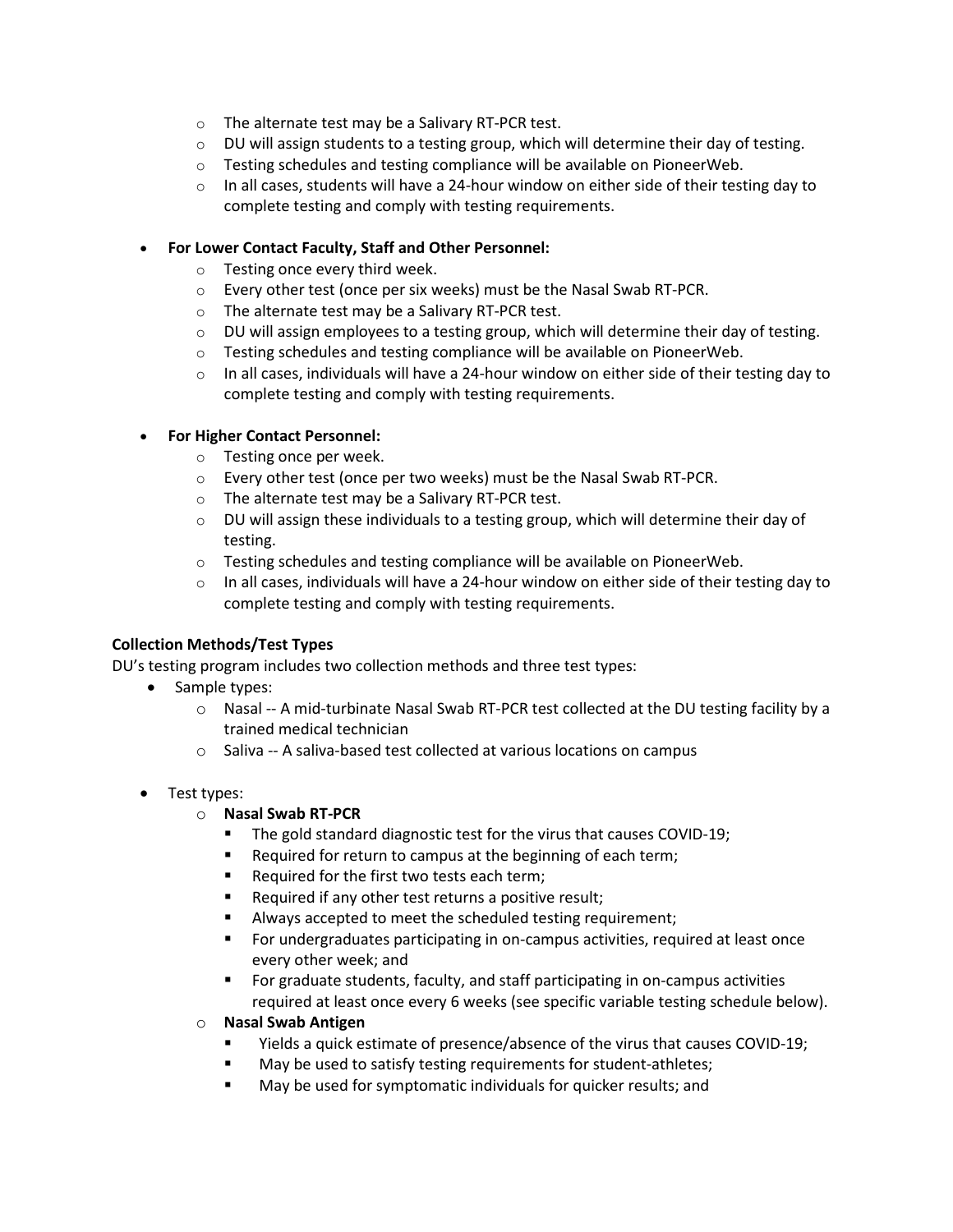- A positive result from a Nasal Swab Antigen test must be followed by a Nasal Swab RT-PCR test, which is the definitive diagnostic test.
- o **Salivary RT-PCR**
	- Uses the same PCR methodology as the gold standard Nasal Swab RT-PCR, but with a more easily collected sample;
	- Returns results more quickly due to on-campus testing capability; and
	- May be used for periodic testing except when Nasal Swab RT-PCR is required (e.g. three of four times in a two-week period for students living in Congregate Housing, every other week for undergraduate students not living in Congregate Housing).

#### **Results and Repeat Testing**

- DU will notify individuals of their test results either through the MyHealth portal (all test results, negative and positive, regardless of test type will be viewable here) or pursuant to the [COVID-19](https://www.du.edu/sites/default/files/2020-09/DU%20COVID%20Positive%209.1.2020.pdf)  [Positive Test or Presumed Positive Response Protocol.](https://www.du.edu/sites/default/files/2020-09/DU%20COVID%20Positive%209.1.2020.pdf)
- An individual who receives a positive test result from a Salivary RT-PCR test or a Nasal Swab Antigen test must:
	- $\circ$  Go to the DU testing facility for a Nasal Swab RT-PCR test within one (1) business day of receiving the positive result.
	- $\circ$  Enter quarantine and follow the quarantine requirements at least until receiving the results from the Nasal Swab RT-PCR test.
	- $\circ$  If the Nasal Swab RT-PCR test is also positive, the isolation period is calculated from the date of the individual's first positive test.
	- o If the Nasal Swab RT-PCR test is negative, DU may asked the individual to consult with a physician or to repeat a test depending on the situation.

# **Noncompliance with Testing Requirements**

- **Students**
	- o For students who fail to complete their required testing on the specified schedule based on their residential status, the COVID Coordinator will issue a notice of noncompliance. Upon receipt of the notice of noncompliance, the student must:
		- Report to the DU testing facility no later than the next business day for a Nasal Swab RT-PCR test or take a Salivary RT-PCR test within 24 hours of the notice.
	- $\circ$  Students who do not comply with the instructions in the notice of noncompliance will:
		- Be referred to the Office of Student Rights and Responsibilities ("SRR") for disciplinary action; and
		- Not be permitted to attend class in person, to visit any on-campus dining facilities, or to enter any on-campus facilities other than their own residential building prior to reporting to the DU testing facility to complete their testing requirements.
	- $\circ$  Students found responsible for violation of the Honor Code due to noncompliance with testing requirements may face outcomes including temporary or permanent removal from the University, temporary or permanent removal from University owned or operated housing, building access restrictions, training and other interventions.
- **Faculty**